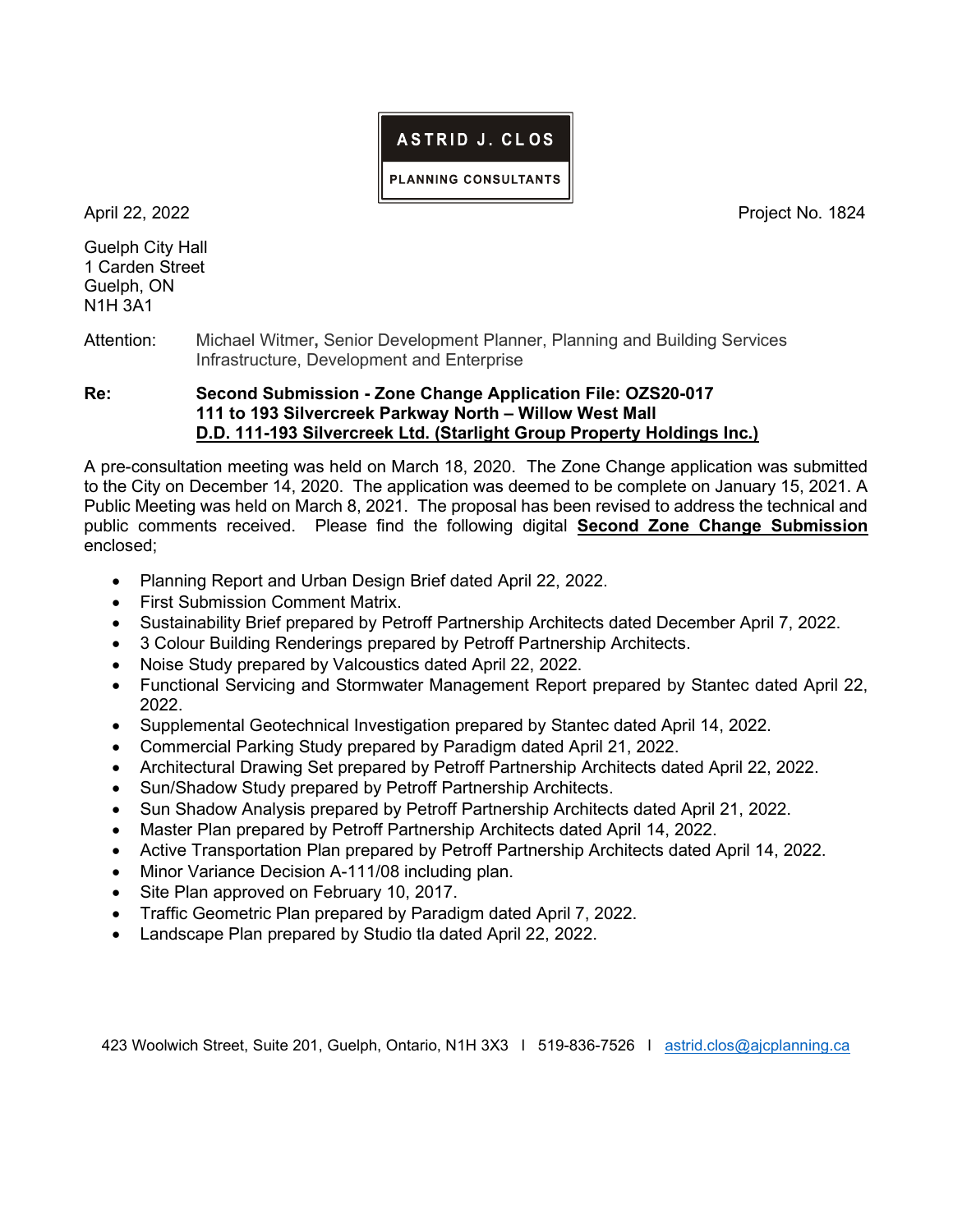This second submission has been revised to address the technical and public comments received in the following manner;

- 160 apartment units and a commercial unit are proposed in one 6 storey building instead of two buildings. The new proposed location at the intersection will reduce any potential impacts to the current commercial uses and customers during construction.
- The common amenity area has been increased and includes programmed indoor, outdoor and rooftop spaces.
- The required 6 m setback and the angular plane are now met from Willow Road and Silvercreek Parkway North. Adequate soil capacity is provided along the street frontages for landscape plantings including trees.
- Active uses such as a commercial unit along Silvercreek Parkway North and residential units with doors, windows and terraces will be provided along Willow Road to animate these street frontages.
- The Beer Store will remain in its current location and is not proposed to be demolished.
- The RBC is proposed to be demolished and provided the opportunity to relocate in the new mixeduse building.
- Additional greenspace, landscape areas, tree and other vegetation plantings are included to soften the transition between the proposed residential and the current commercial use of the property. These green areas are shown on the Landscape Plan provided with this submission and will provide an improved living environment for the new residents.
- The required 205 residential parking spaces (including visitor and barrier free parking) are provided in the revised proposal. Residential parking is provided underground for residents with surface parking provided for visitors.
- An Urban Design Master Plan has been provided at the request of City staff which indicates how the future Phase 2 development can be accommodated by the current proposal.
- A 3m buffer strip along the street has been added to the proposal in proximity to the new building. This will permit a landscape buffer to be provided to green the street and partially screen the parking area.
- An Active Transportation Plan has been provided to indicate how the site will accommodate various modes of travel through the property.
- A Sustainability Brief has been provided which summarize the Community Energy Initiatives of this proposal.

The number and magnitude of the requested specialized zoning regulations have been reduced and include the following;

Specialized Apartment Zoning Regulations;

- That the Minimum Rear Yard to Willow Road be 6 m where the zoning requires 69.2 m.
- That the Minimum Common Amenity Area for a maximum of 160 apartment units be 2,135  $m^2$ where the zoning by-law requires  $3,400 \text{ m}^2$ .
- That the Minimum Landscaped Open Space be 14% where the zoning requires 40%.
- That Minimum setback of underground parking to a lot line be 2 m where the zoning requires 3 m.